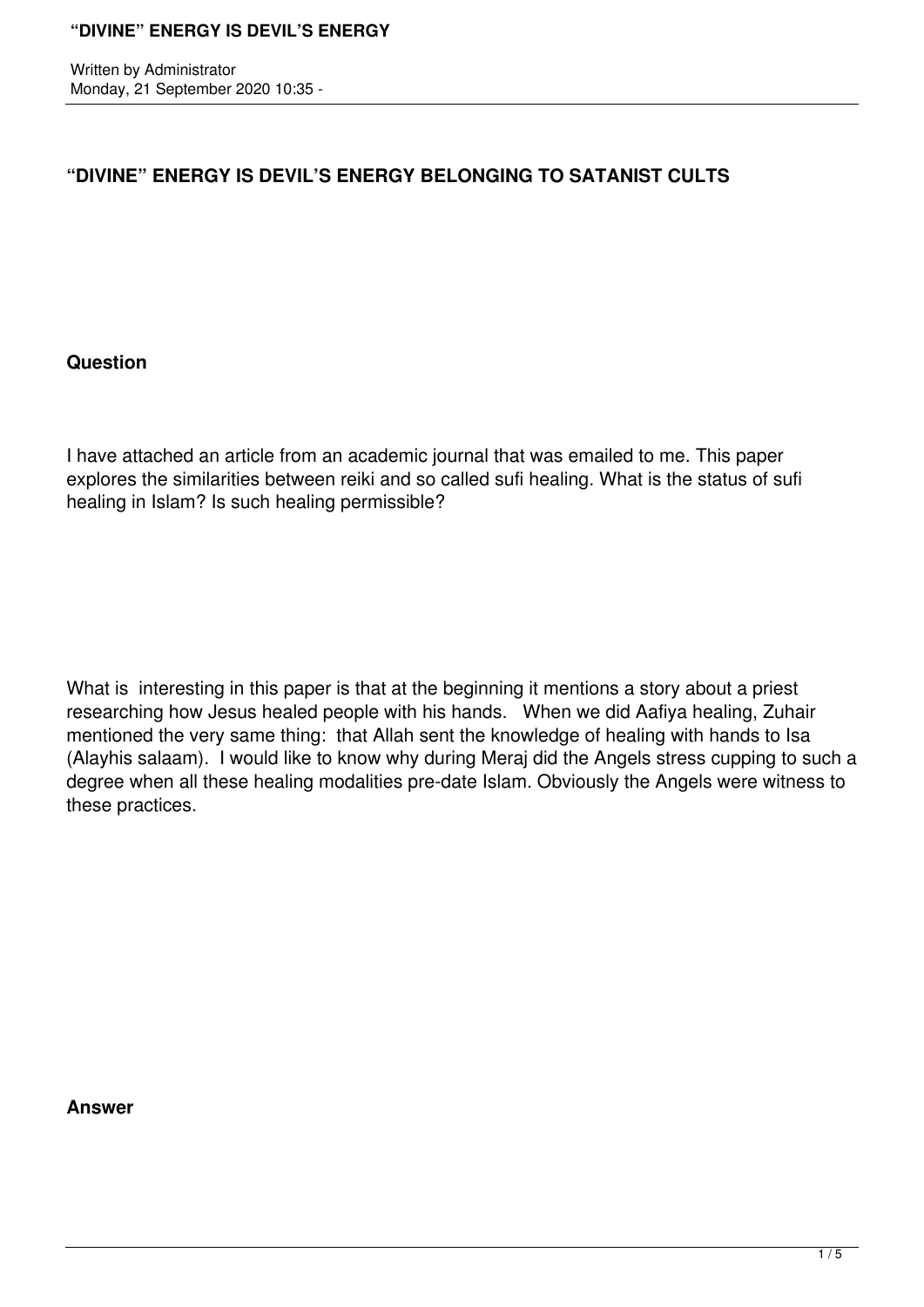Written by Administrator Monday, 21 September 2020 10:35 -

There is no such thing as 'sufi healing' in Islam. The term 'sufi' has been misappropriated to camouflage a Satanist cult, and to entrap ignorant and unwary Muslims into the kufr and shirk snare of Iblees.

So-called 'sufi' healing is shaitaani 'healing'. All forms of 'divine' energy, 'divine' healing and all forms of these metaphysical therapies purported to be healing practices, are Devil-energy and Devil therapies which are haraam. These therapies are deceptions of shaitaan. Shaitaan manipulates his agents to divert Muslims from the Deen. They deceptively utilize some Islamically-sounding terminologies to entrap morons into the snare of Iblees which he spreads for the destruction of the Imaan of the morons who become entangled in the excretal mess of these satanic therapies.

The paper confirms the practices of shirk and kufr which are integral to satanic healing and therapies. The paper mentions techniques which were acquired from *"the Lotus Sutra of the Lord Buddha",* Muslim's

adaptation in adopting reiki spirituality, the nature of reiki in Sufism, the nature of man in sufistic reiki, the nature off reiki energy in sufistic reiki, sufistic reiki in solving theological problem, etc.

The claim that reiki or any other similar form of therapy is free from religious affiliation is a massive satanic lie designed to deceive and entrap ignorant Muslims into the web of shirk and kufr which is externally plastered with a false veneer to convey the idea that the therapy is for gaining physical health. But this is a shaitaani ploy to deflect focus from the true objective of these Satanist therapists. The paper stating the objective of this satanism says: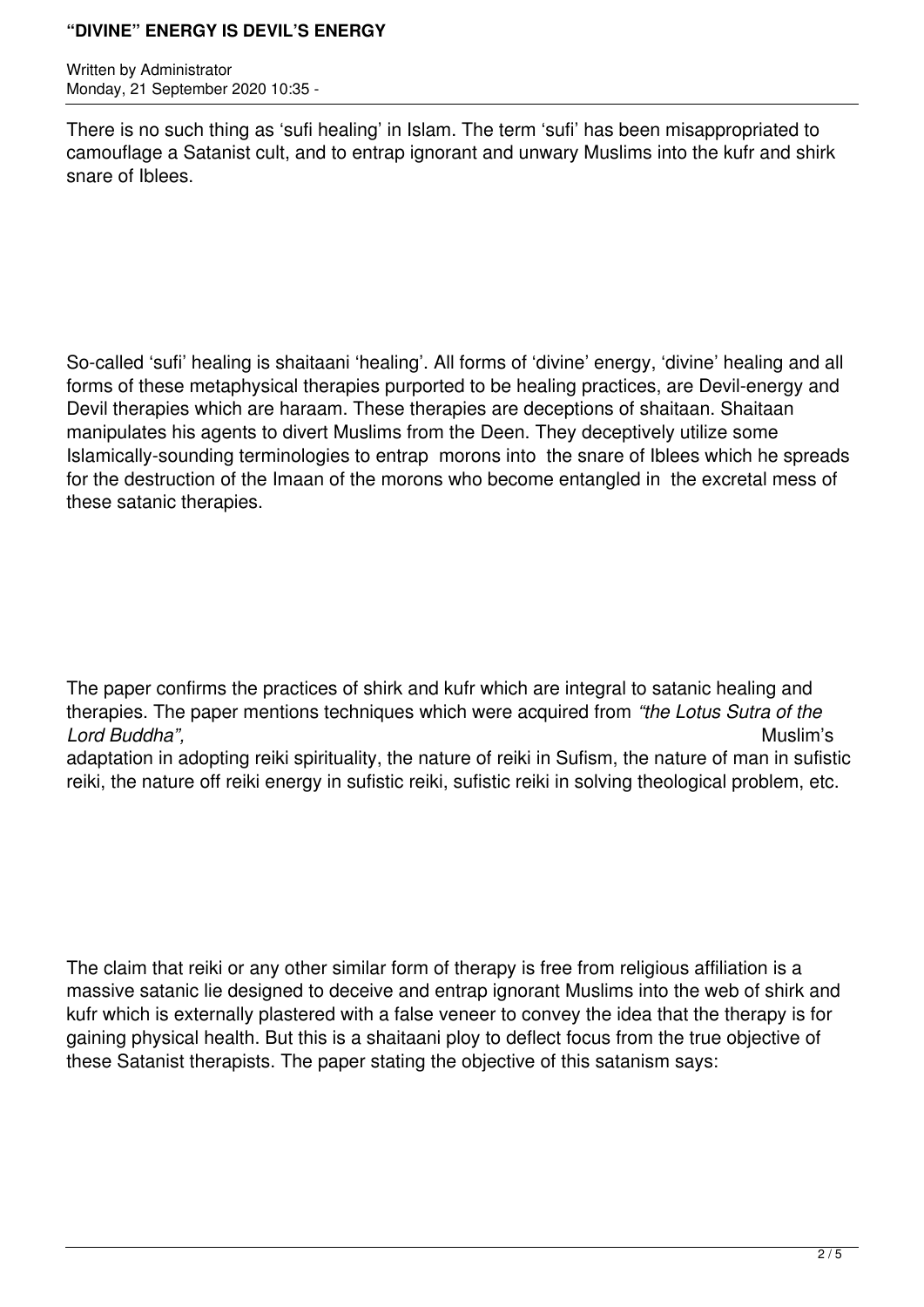Written by Administrator Monday, 21 September 2020 10:35 -

*"The true aim of Reiki is attaining levels of spiritual enlightenment, in Buddhist term: up to a jivanmukta state or realm of divine consciousness, spiritually speaking."*

Morons are deluded by the legion of Shaitaan to believe that

"true-blissful-divine-consciousness" is attained and experienced via the techniques of the Devil. The 'divine' consciousness which the morons experience is in reality inspirations and hallucinations of Shaitaan. Iblees too has forms of *noor* within him. He utilizes his satanic *noor* to deceive and entrap. Even some simple-minded Auliya who lacked adequate Knowledge of the Shariah have been duped by Iblees. Ultimately they end up prostrating to the devil. It is precisely for this reason that Rasulullah (Sallallahu alayhi wasallam) said:

 *"A single Faqeeh is harder on shaitaan than a thousand Aabids."*

The Faqeeh being equipped with valid Ilm of the Deen and Taqwa quickly discerns satanism while the Aabid (Buzrug) lacking in adequate Knowledge of the Deen is in grave danger of satanic entrapment. Hence there is an imperative need for such Aabids to seek clarification for their spiritual experiences from true Ulama who are able to distinguish between Haqq and the baatil of these Satanist practices and therapies.

The deceptive utilization of the Islamic term, *Ilaahi (my Allah),* is a satanically cunning device for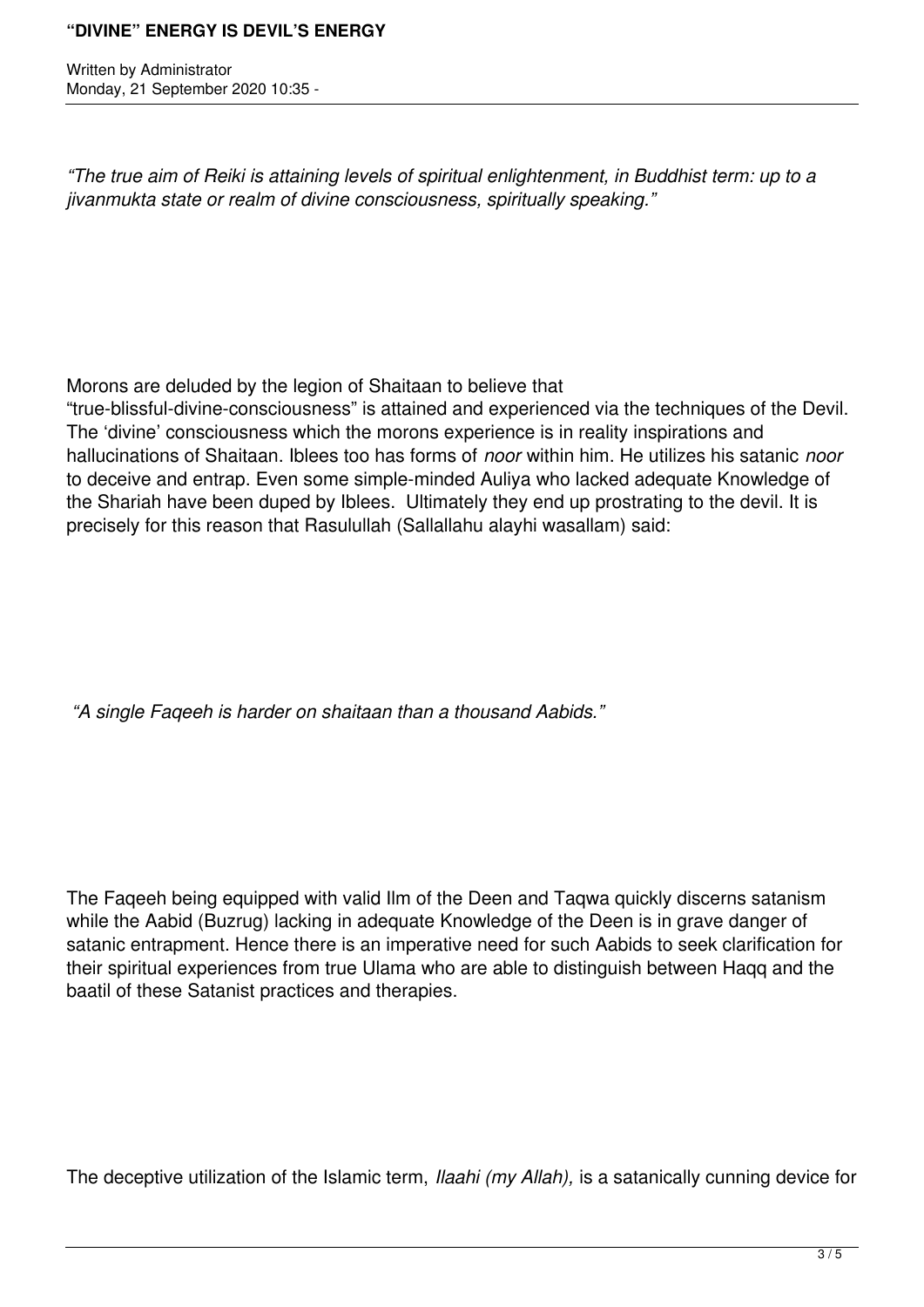Written by Administrator Monday, 21 September 2020 10:35 -

presenting the hybrid Buddhist-Islamic concept which is nothing other than pure shaitaaniyat.

The paper mentions "modern Sufism practitioners" who are impressed and attracted by the "miracles of Reiki". Thus, they endeavour to make a patchwork of 'esoteric' Islam "with the essence of Reiki".

Muslims should beware of these therapists. All of them without exception are agents of Iblees whose target is Imaani destruction. These therapies are satanically designed to desensitize Imaan and to make it conducive for accepting the satanic contamination which the Satanists offer. Just a single belief of kufr/shirk eliminates Imaan.

The 'sufism' to which these agents of shaitaan refer is actually satanism. Any brand of sufism or tasawwuf which is in conflict with the Shariah is satanism. Genuine Sufism/Tasawwuf is the Product of the Qur'aan and Sunnah. There is nothing in true Sufism which conflicts with the Shariah. Sufism is not a therapy for healing physical ailments. Sufism is the Sunnah branch of Knowledge which deals with moral reformation and spiritual progress. Its subject matter is *Islaa h-e-Nafs.*

But in this age all sufi tareeqas are the Tareeqah of Iblees. They are Satanist cults of bid'ah, kufr, shirk, fisq and fujoor. They hoodwink the ignorant and unwary with the Islamic names which they retain for their cults of satanism.

Likening the healing practices with the hands of the Satanists to the Mu'jizaat performed by